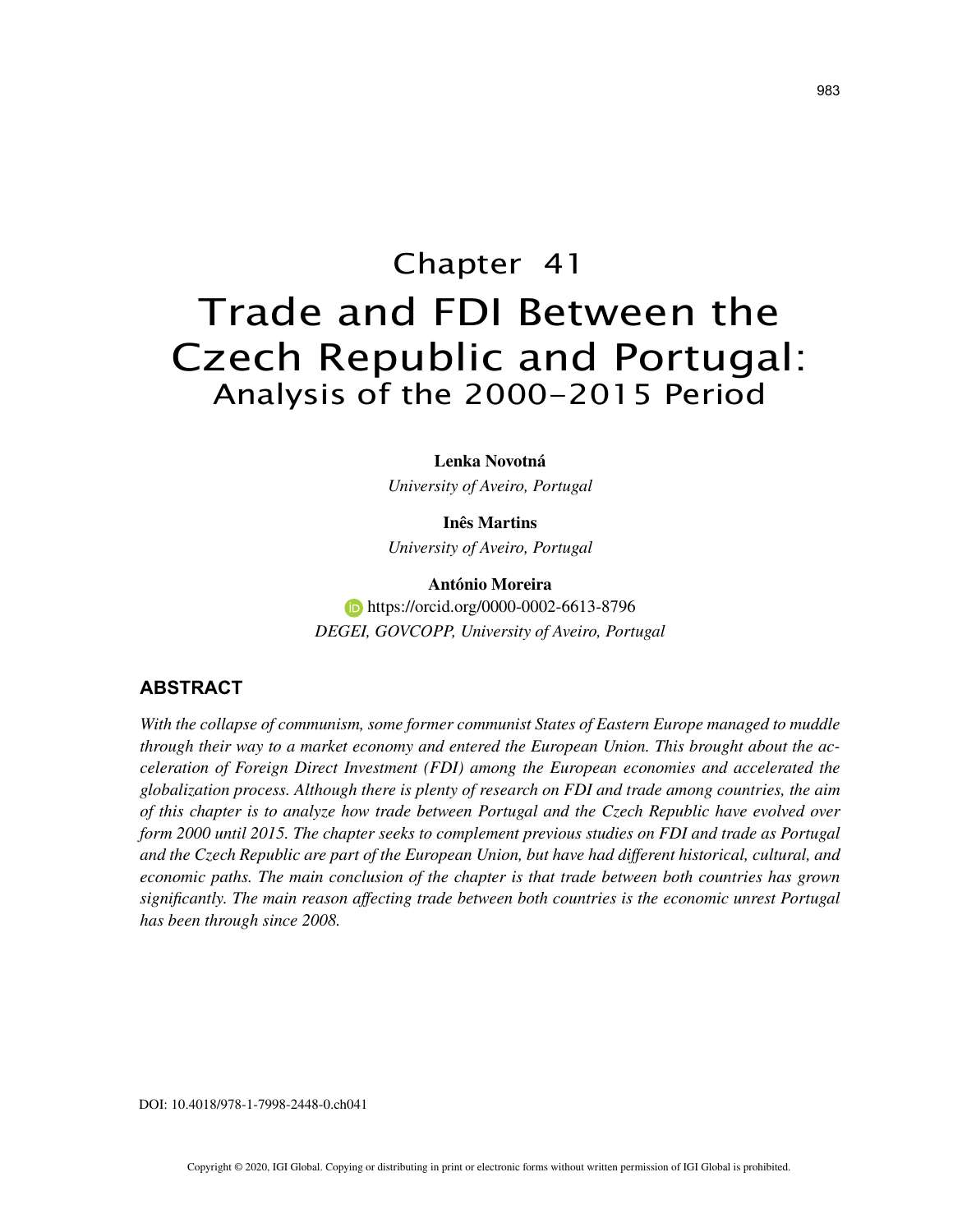## **INTRODUCTION**

Although FDI and the analysis of trade have been extensively researched among scholars, as well as their effects for both home and host countries, far less attention has been placed on how countries that historically had hardly any trade between them – as they belonged to different economic blocs – have evolved over time, as is the case of the Czech Republic and Portugal, that entered the European Union (EU) in, 2004 and 1986, respectively. As such the purpose of this article is to analyze the commercial trade between the Czech Republic and Portugal between 2000 and 2015, who are the main players participating in this process, and how this has impacted on the Czech firms investing in Portugal and on Portuguese firms investing in the Czech Republic.

The chapter begins with the literature review on Foreign Direct Investment (FDI) and on how Czech firms have managed to internationalize. Afterwards, it is presented a brief presentation of both countries, Portugal and the Czech Republic, economically and culturally. For this the chapter contextualizes the analysis based on the EU context. The third section contains the main factors of trade. The fourth and fifth sections compare both countries historically and economically and evaluate both countries with an analysis of the evolution of the mutual trade during 15 years. Within the analysis two main events are introduced: 2004, when the Czech Republic joined the EU and 2008, when the global economic crisis started. The sixth section presents the main Czech companies operating and investing in Portugal and the main Portuguese companies operating and investing in the Czech Republic. The final section presents the conclusions.

## **BACKGROUND**

Studies about international trade, internationalization and FDI are abundant. Analyzing how the theories about internationalization have evolved, Ribau, Moreira, and Raposo (2015) conclude that for decades theories analyzed how trade and FDI between countries occurred. Subsequently, there was a huge focus on multinational firms, and only after the 1980s onwards focus on internationalization shifted to Small and Medium-sized firms (SMEs) and how important they are to international business.

International trade can be defined as the exchange of goods and services that connect people, businesses, and countries along international borders in global processes of production and consumption influencing, directly and indirectly, the way everybody lives live.

As a result of international trade, FDI has become one of the most significant factors for economic development, as it allows the international flow of goods among countries, enabling the recovery and / or modernization of the economies (Razin & Sadka, 2007). FDI is one of the results and, at the same time, one of the major drivers of international trade, where multinational and small and medium-sized enterprises (SMEs) started to play a leading role.

FDI allows not only the flow of goods but also the creation of jobs. One consequence of this increasing flow of FDI is that countries seek to implement economic policy measures to attract investment flows (Chenaf-Nicet & Ronjier, 2016). Moreover, as FDI embodies technology and know-how, there are potential benefits that are not very explicitly exposed as technology transfers, productivity gains, managerial and know-how transfers, and access to broader markets (Blomström & Kokko, 1998).